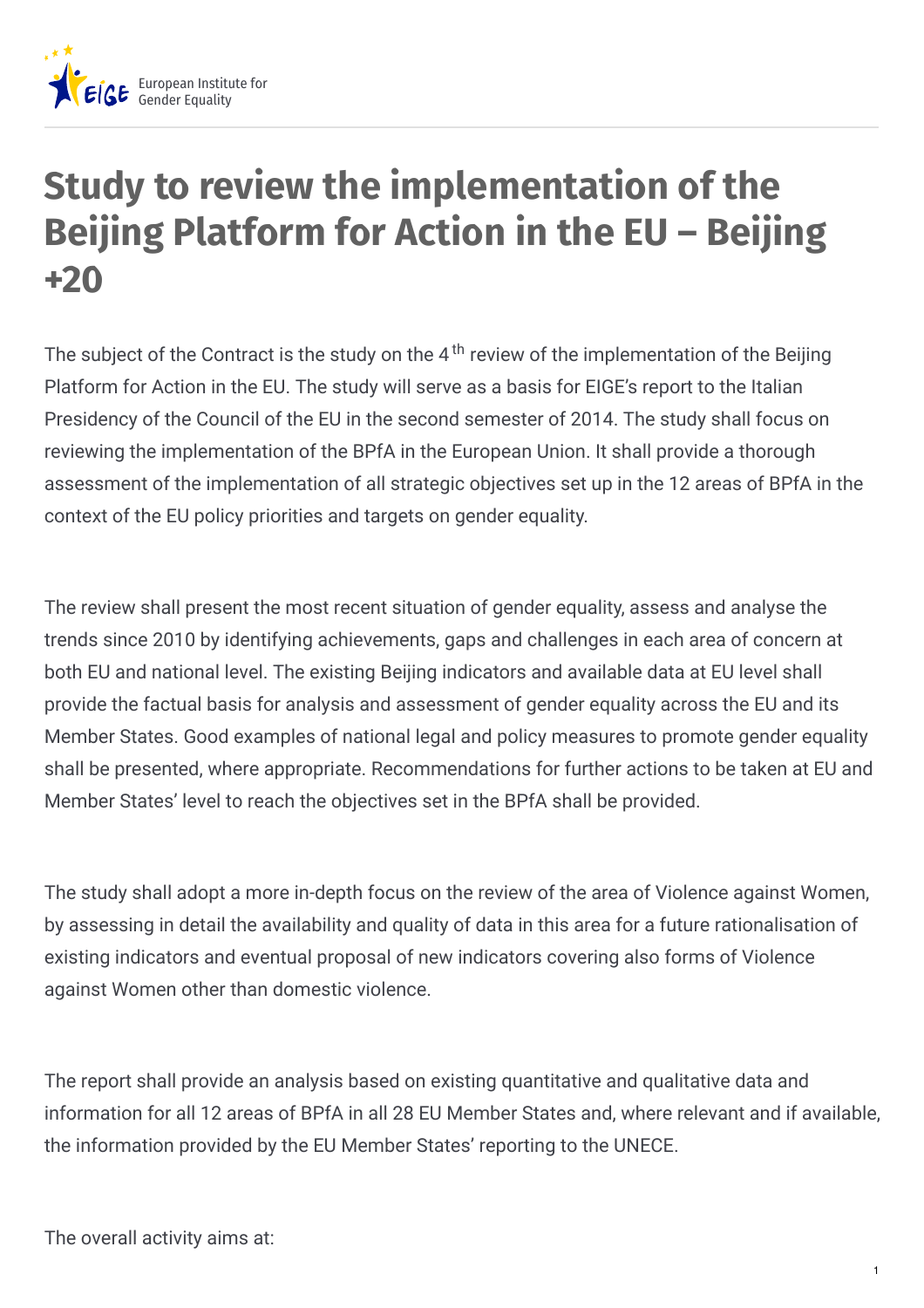analysing and reviewing all areas of concern; providing advice on updating and improving existing indicators; developing a report on the progress made in the implementation of the objectives in all areas of the BPfA since 2010; promoting the visibility of the Beijing indicators.

### **Questions and answers**

**[Questions](http://www.eige.europa.eu/sites/default/files/procurement/EIGE-2013-OPER-13-Questions-Answers-Nr1.pdf) & Answers 1**- 18 Sep 2013

**[Questions](http://www.eige.europa.eu/sites/default/files/procurement/EIGE-2013-OPER-13-Questions-Answers-Nr2.pdf.pdf) & Answers 2** - 18 Sep 2013

#### **Important**

At the request of the tenderer, EIGE may provide additional information solely for the purpose of clarifying the nature of the contract. Any additional information including that referred to above will be published on this website.

#### **Requests for additional information/clarification should be received by 10/09/2013.**

The answers to such requests, if any, will be published under this banner, therefore you are invited to visit EIGE's website regularly for updates.

Requests for additional information will not be processed if received later than the abovementioned date.

**Relevant Documents:**

#### **[Contract](http://www.eige.europa.eu/sites/default/files/2013-OJS145-251135-en.pdf) Notice (.pdf) [Contract](http://www.ted.europa.eu/udl?uri=TED:NOTICE:251135-2013:TEXT:EN:HTML&src=0) notice in TED**